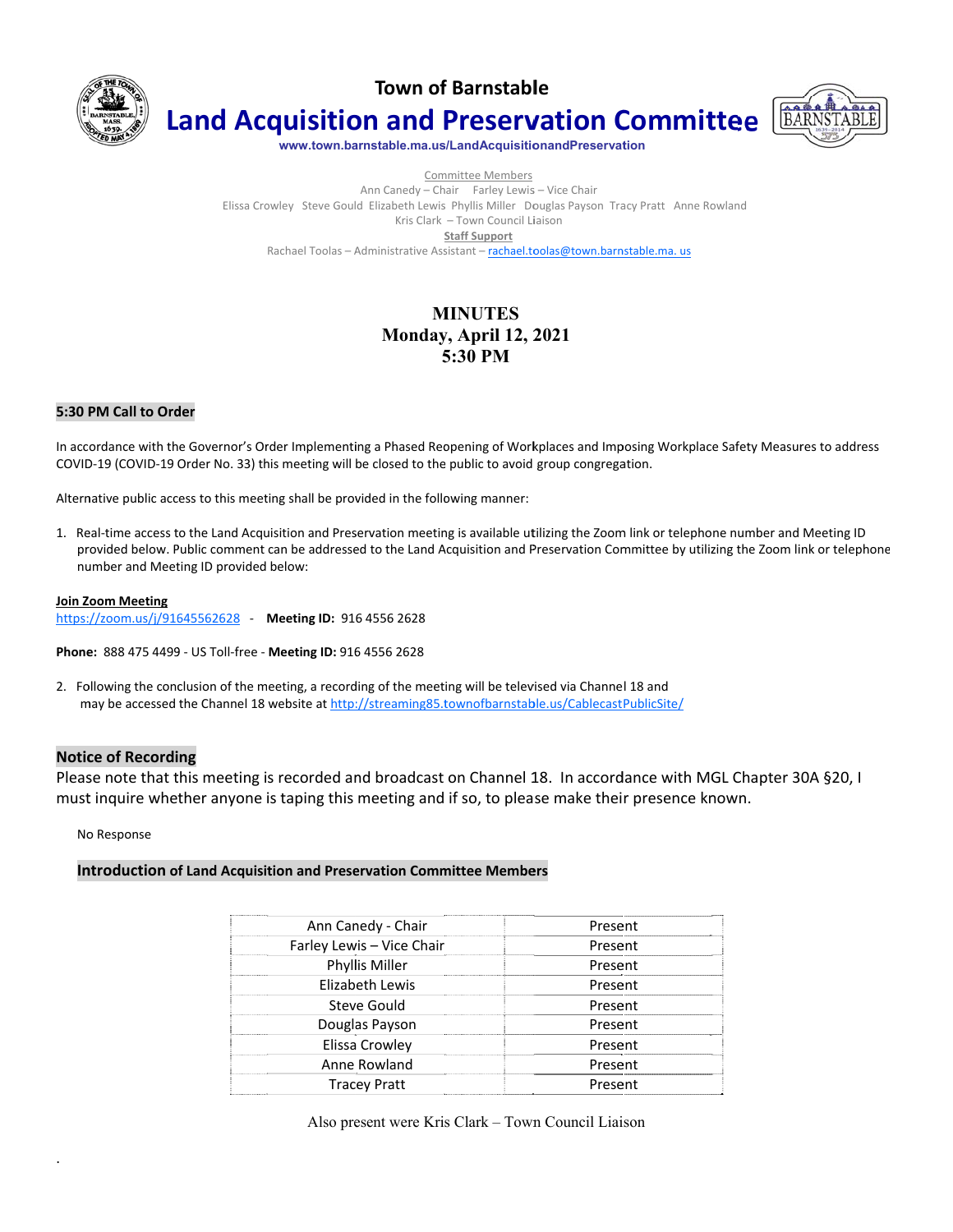## **Approval of Minutes**

Currently, LAPC is without support staff due to illness. Planning Department is doing their best to keep up. They are hiring someone temporarily to record Zoning Board Minutes first and then LAPC. Minutes that are currently missing are: September 14, 2020, December 14, 2020, January 11, 2021, and March 8, 2021.

### **New Business**

- There are four members whose terms are expiring in June. Hoping everyone will stay on. Everybody is very important. The deadline is May 3<sup>rd</sup> to let Cynthia Lovell know you would like to re-sign for your term. Send Chair Canedy a copy of your notification to Cynthia, so she is aware who has signed up for another three year term. If you don't want to re-up, the office will say there is a vacancy. Tracey Pratt has picked up someone else's term that is expiring and that is why his term is expiring.
- Chair Canedy has met with Lev Malakov a couple of times taking a look at the missing link to the pathways. Malakov thought Boulder Lane was accessible. Chair Canedy will follow- up with legal, not sure if that is accurate. Possible proposal is to re-route a pathway through Barnstable Water District. We have set up a meeting for June to discuss this idea. Chair Canedy asked if Member Payson would attend the meeting with the Water District because he knows the area.
- We are continuing to work with David Anthony on the bridge behind Trayser. Mr. Anthony is working with the Barnstable Land Trust to create a Notice of Intent with Conservation Commission. He is aware Lev Malakov has a group that will supply materials and build the bridge. It's a matter of the Town and Conservation working out the details. Hopefully, LAPC will be notified and we can support it. Chair Canedy has conveyed the urgency to move this forward because the trails are popular and the time of year where it is needed is approaching.
- Status of the outstanding Conservation Restrictions Chair Canedy asked the Planning Department if the Conservation flow chart has been kept up to date. It's important that it is kept up because we put a lot of effort into creating the system. Specifically, I'm interested in the status of Wakeby, Amaral, Harju, and Prince Ave. The Falcon Road – Wirtanen Property has been recorded. Chair Canedy refers to Counselor Clark regarding signage that is needed at Falcon Road area.
- Pathways Report –Vice-Chair Farley Lewis stated that the subcommittee had not met recently. Asked if Doug Payson had any new information. Member Payson spoke with Lev Malakov and Chair Canedy about motorized vehicle use specifically in Barnstable Village. From his understanding he thought some of the young riders had been stopped and possibly their parents cited. As a result of that, Payson hasn't seen any dirt bikes or ATV tracks on the trail since then. It's important to manage these trails to protect endangered plants and species. Farley Lewis says there is no subcommittee meeting scheduled at this time. Counselor Clark thought it would be good to send a thank you to Natural Resources for catching the riders. It not an easy job to catch the riders in the act. Also, send a thank you to the Town Manager's Office if police officers were involved. A suggestion would be to put a notice on the Town's website or other Department website so that people are aware it's illegal to use motorized vehicles in the Town. It's positive to see people walking on the trails from other towns. As we think about signage, possibly having no motorized vehicles sign below the trailhead signs. Again, dogs on leashes, there would be many nice options with a DCR grant.
- The Santuit Preserve Phyllis Miller refers to Tracey Pratt. Member Pratt mentions the herring run is full of fish and birds. The fish ladder is working. Lots of people are using the Preserve. The trails are in good shape. The Town did some work in the fall around the bog and widened trails. On the Mashpee side of the river they cut in some steps down to the herring run by the pool so that people can see the herring. They also put up a barrier to protect the embankment on the other side.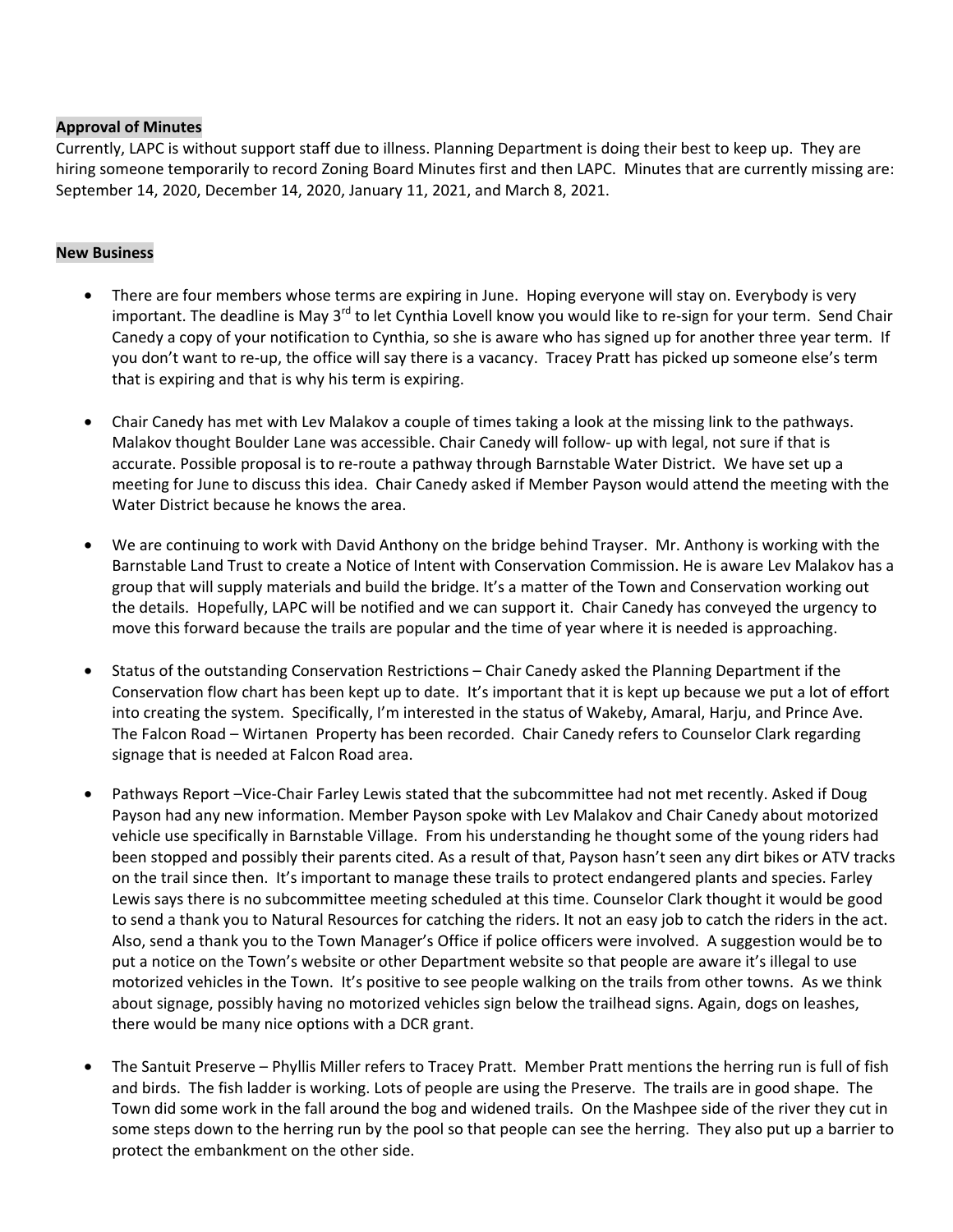There hasn't been too much motorized use. At the end of Hollow Road, to the north, there is a small bog that Mashpee is or has purchased. There was a steel fence that was put up previously by the private owner in that area. The fence has been knocked down and people are driving into the meadow and littering. Member Pratt wondered who oversees this area since the land was sold adjacent. Member Miller called Mashpee Conservation about the situation and left a message with Cynthia, but has not heard back. Member Miller and Member Pratt will co-ordinate another call. Chair Canedy thanks Member Miller, Pratt, and Gould for their good stewardship of this piece of land. Chair Canedy will also send a letter thanking DPW for their maintenance of the area.

- Councilor Clark requested if Member Farley Lewis could ask for an updated Flow Chart at the next CPC meeting.
- Twin Brooks 35 Scudder Ave. Member Liz Lewis sees more people are concerned with the size and location of the project. Chair Canedy would like the committee to compile an open space and recreation plan with specific areas of concern as it relates to Land Acquisition and Preservation Committee. If the project moves forward it would be important to shape the project for the protection of the wetlands, reduction of hardscape and more open space, wanting to protect the creeks and vernal pools. As a committee, we need to work together for what we want to advocate.

Councilor Clark made reference to the Agenda. The report should read 35 Scudder Ave. not 35 Scudder Lane.

Member Farley Lewis states that one of the purposes of LAPC's is to support and promote open space. That is very important to the Town. Member Liz Lewis also agrees and thinks it would be beneficial for land to be used as a park for the community. Chair Canedy suggests that the committee advocate for as much open space as possible, but if the project goes through then they would be looking at shared use.

Member Liz Lewis asks about the Open Space Document, if it has been signed off by the State. Division of Conservation Services has accepted the document and it won't expire until August 2025. Elizabeth Jenkins may have the document that was sent from the State, Chair Canedy will ask Ms. Jenkins about it. The local comprehensive plan is available online and is by Village. Hyannis may have information regarding their needs. It's under Planning and Development on the Town website.

- Breeds Hill No new information
- Spring Weekend Report Farley Lewis

Kris Clark, Lisa Crowley, Doug Payson are offering to be leaders. Tracey and Steve will also have walks in honor of Steve Gould's father. Steve Gould connected to the meeting at 6:11 PM. Confirmed he would lead a walk. Media coverage for the walk should include the newsletter, town website, Barnstable Patriot and other local bulletin boards.

## **Correspondence**

None

**Items not reasonably anticipated by the Chair**  None

**Public Comment**  None